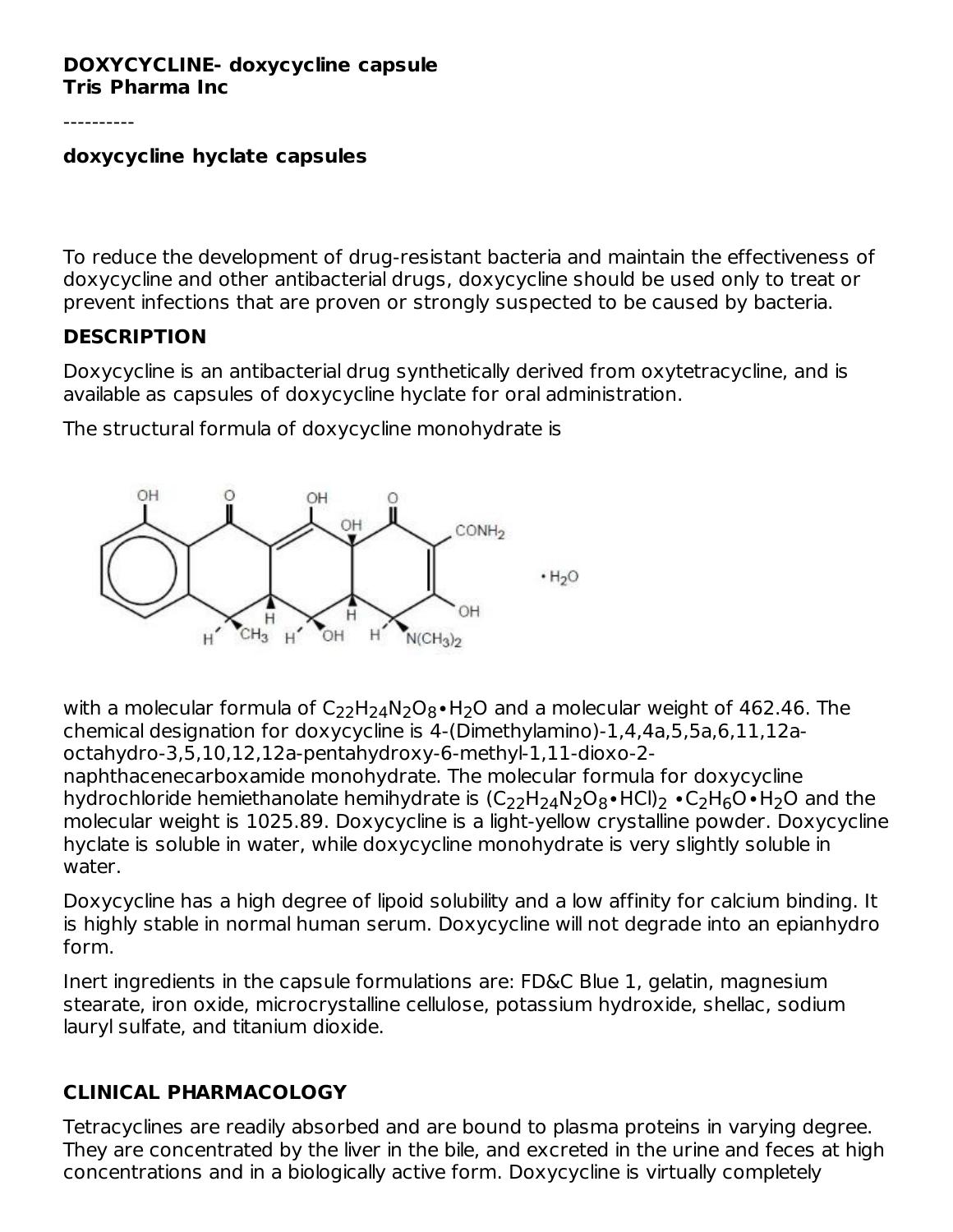absorbed after oral administration.

Following a 200 mg dose, normal adult volunteers averaged peak serum levels of 2.6 mcg/mL of doxycycline at 2 hours, decreasing to 1.45 mcg/mL at 24 hours. Excretion of doxycycline by the kidney is about 40%/72 hours in individuals with normal function (creatinine clearance about 75 mL/min.). This percentage excretion may fall as low as 1- 5%/72 hours in individuals with severe renal insufficiency (creatinine clearance below 10 mL/min.). Studies have shown no significant difference in serum half-life of doxycycline (range 18 to 22 hours) in individuals with normal and severely impaired renal function.

Hemodialysis does not alter serum half-life.

Results of animal studies indicate that tetracyclines cross the placenta and are found in fetal tissues.

Population pharmacokinetic analysis of sparse concentration-time data of doxycycline following standard of care intravenous and oral dosing in 44 pediatric patients (2-18 years of age) showed that allometrically-scaled clearance (CL) of doxycycline in pediatric patients  $\geq$  2 to  $\leq$ 8 years of age (median [range] 3.58 [2.27-10.82] L/h/70 kg, N = 11) did not differ significantly from pediatric patients >8 to 18 years of age (3 .27 [1.11-8.12] L/h/70 kg, N=33). For pediatric patients weighing  $\leq$ 45 kg, body weight normalized doxycycline CL in those  $\geq$ 2 to  $\leq$ 8 years of age (median [range] 0.071 [0.041-0.202] L/kg/h,  $N=10$ ) did not differ significantly from those  $>8$  to 18 years of age (0.081  $[0.035-0.126]$  L/kg/h, N=8). In pediatric patients weighing  $>45$  kg, no clinically significant differences in body weight normalized doxycycline CL were observed between those ≥2 to  $≤8$  years (0.050 L/kg/h, N=I) and those >8 to 18 years of age (0.044 [0.014-0.121] L/kg/h, N=25). No clinically significant difference in CL between oral and IV dosing was observed in the small cohort of pediatric patients who received the oral (N=19) or IV (N=21) formulation alone.

# **Microbiology**

## Mechanism of Action

Doxycycline inhibits bacterial protein synthesis by binding to the 30S ribosomal subunit. Doxycycline has bacteriostatic activity against a broad range of Gram-positive and Gram-negative bacteria.

## Resistance

Cross resistance with other tetracyclines is common.

## Antimicrobial Activity

Doxycycline has been shown to be active against most isolates of the following microorganisms, both in vitro and in clinical infections as described in the INDICATIONS AND USAGE section of the package insert for doxycycline hyclate capsules.

## **Gram-Negative Bacteria**

Acinetobacter species Bartonella bacilliformis Brucella species Klebsiella species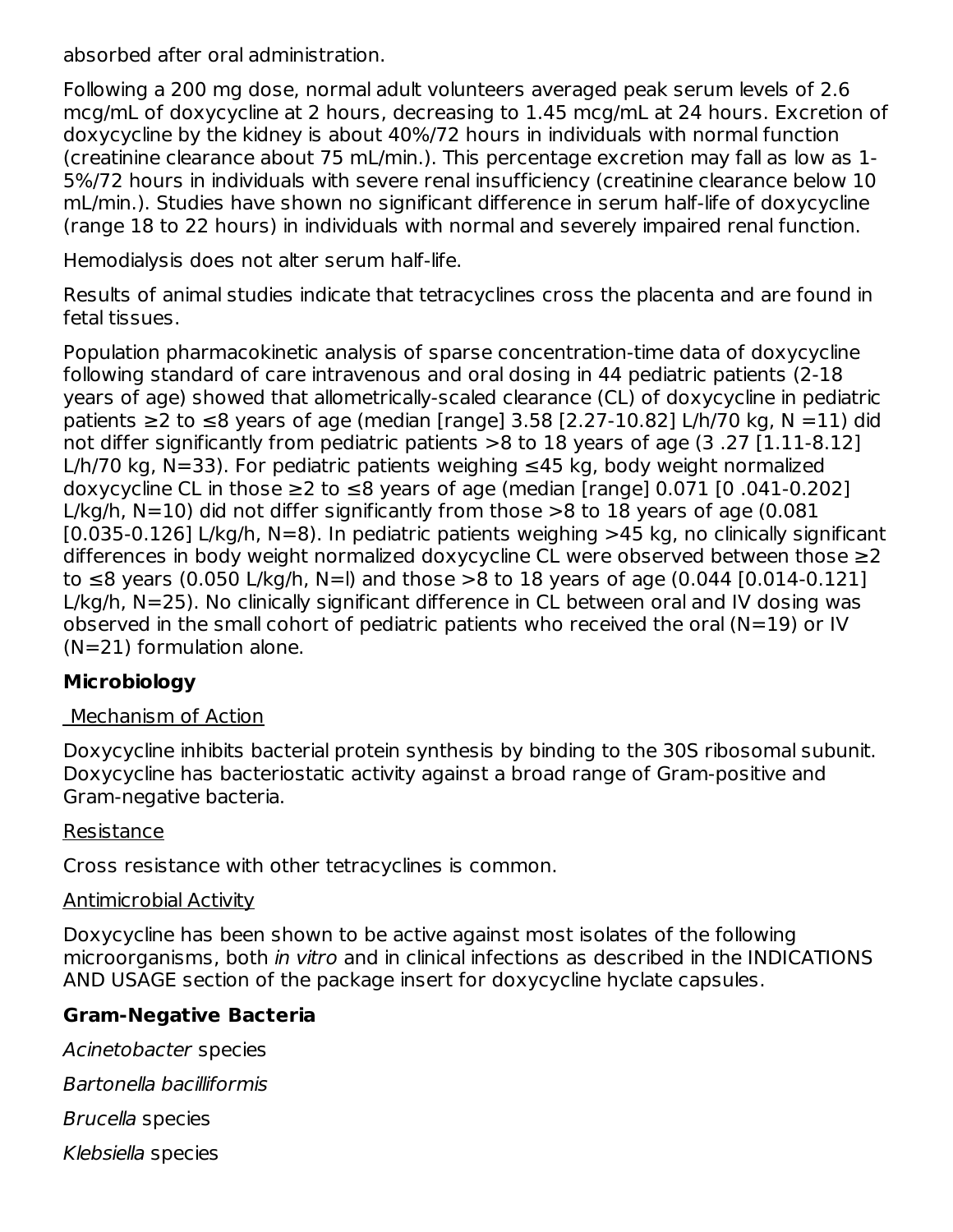Klebsiella granulomatis Campylobacter fetus Enterobacter aerogenes Escherichia coli Francisella tularensis Haemophilus ducreyi Haemophilus influenzae Neisseria gonorrhoeae Shigella species Vibrio cholerae Yersinia pestis **Gram-Positive Bacteria** Bacillus anthracis Listeria monocytogenes Streptococcus pneumoniae **Anaerobic Bacteria** Clostridium species Fusobacterium fusiforme Propionibacterium acnes **Other Bacteria** Nocardiae and other aerobic Actinomyces species Borrelia recurrentis Chlamydophila psittaci Chlamydia trachomatis Mycoplasma pneumoniae Rickettsiae Treponema pallidum Treponema pallidum subspecies pertenue Ureaplasma urealyticum **Parasites** Balantidium coli Entamoeba species Plasmodium falciparum\*

\*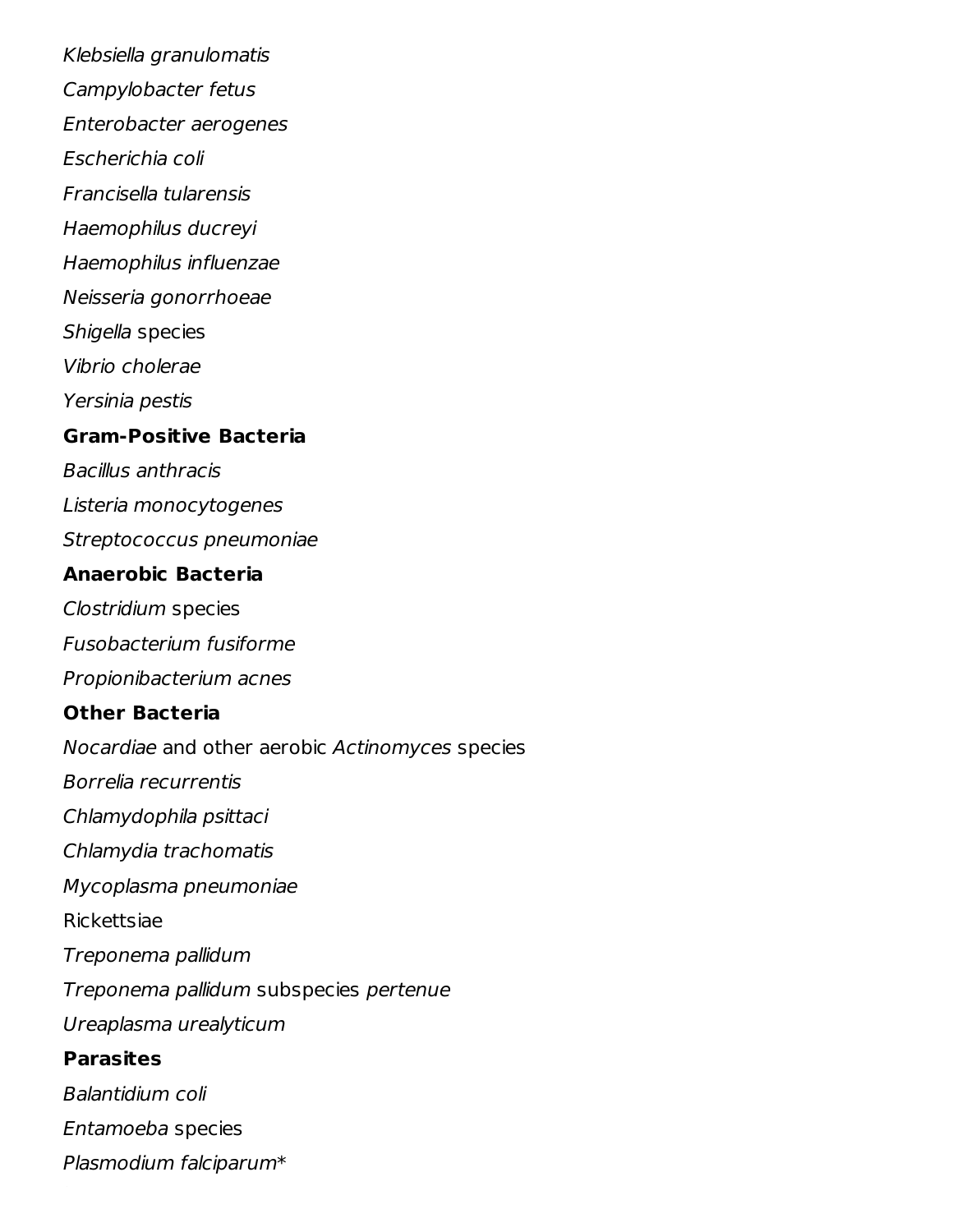$^*$  Doxycycline has been found to be active against the asexual erythrocytic forms of Plasmodium falciparum, but not against the gametocytes of P. falciparum. The precise mechanism of action of the drug is not known.

## Susceptibility Testing

For specific information regarding susceptibility test interpretive criteria and associated test methods and quality control standards recognized by FDA for this drug, please see: https://www.fda.gov/STIC.

# **INDICATIONS AND USAGE**

To reduce the development of drug-resistant bacteria and maintain effectiveness of doxycycline and other antibacterial drugs, doxycycline should be used only to treat or prevent infections that are proven or strongly suspected to be caused by susceptible bacteria. When culture and susceptibility information are available, they should be considered in selecting or modifying antibacterial therapy. In the absence of such data, local epidemiology and susceptibility patterns may contribute to the empiric selection of therapy.

# **Treatment:**

Doxycycline is indicated for the treatment of the following infections:

- Rocky Mountain spotted fever, typhus fever and the typhus group, Q fever, rickettsialpox, and tick fevers caused by Rickettsiae.
- Respiratory tract infections caused by Mycoplasma pneumoniae.
- Lymphogranuloma venereum caused by Chlamydia trachomatis.
- Psittacosis (ornithosis) caused by Chlamydophila psittaci.
- Trachoma caused by Chlamydia trachomatis, although the infectious agent is not always eliminated, as judged by immunofluorescence.
- Inclusion conjunctivitis caused by Chlamydia trachomatis.
- Uncomplicated urethral, endocervical, or rectal infections in adults caused by Chlamydia trachomatis.
- Nongonococcal urethritis caused by Ureaplasma urealyticum.
- Relapsing fever due to Borrelia recurrentis.

Doxycycline is also indicated for the treatment of infections caused by the following gram-negative microorganisms:

- Chancroid caused by Haemophilus ducreyi.
- Plague due to Yersinia pestis.
- Tularemia due to Francisella tularensis.
- Cholera caused by Vibrio cholerae.
- Campylobacter fetus infections caused by Campylobacter fetus.
- Brucellosis due to *Brucella* species (in conjunction with streptomycin).
- Bartonellosis due to Bartonella bacilliformis.
- Granuloma inguinale caused by Klebsiella granulomatis.

Because many strains of the following groups of microorganisms have been shown to be resistant to doxycycline, culture and susceptibility testing are recommended.

Doxycycline is indicated for treatment of infections caused by the following gram-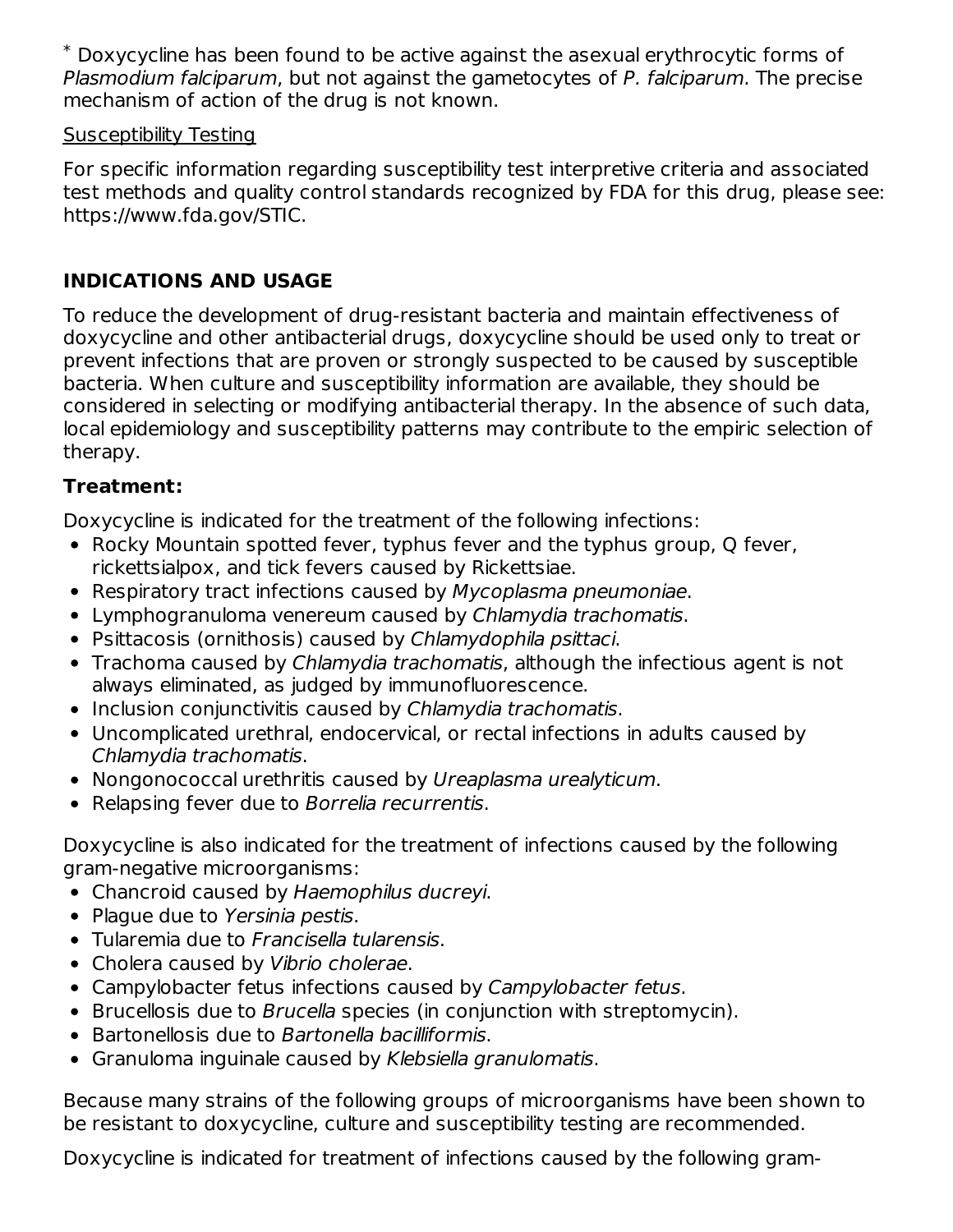negative bacteria, when bacteriologic testing indicates appropriate susceptibility to the drug:

- Escherichia coli.
- Enterobacter aerogenes.
- Shigella species.
- Acinetobacter species.
- Respiratory tract infections caused by Haemophilus influenzae.
- Respiratory tract and urinary tract infections caused by Klebsiella species. Doxycycline is indicated for treatment of infections caused by the following grampositive microorganisms when bacteriologic testing indicates appropriate susceptibility to the drug:
- Upper respiratory infections caused by Streptococcus pneumoniae.
- Anthrax due to Bacillus anthracis, including inhalational anthrax (post-exposure): to reduce the incidence or progression of disease following exposure to aerosolized Bacillus anthracis.

When penicillin is contraindicated, doxycycline is an alternative drug in the treatment of the following infections:

- Uncomplicated gonorrhea caused by Neisseria gonorrhoeae.
- Syphilis caused by Treponema pallidum.
- Yaws caused by Treponema pallidum subspecies pertenue.
- Listeriosis due to Listeria monocytogenes.
- Vincent's infection caused by Fusobacterium fusiforme.
- Actinomycosis caused by Actinomyces israelii.
- Infections caused by Clostridium species.

In acute intestinal amebiasis, doxycycline may be a useful adjunct to amebicides.

In severe acne, doxycycline may be useful adjunctive therapy.

# **Prophylaxis:**

Doxycycline is indicated for the prophylaxis of malaria due to Plasmodium falciparum in short-term travelers (< 4 months) to areas with chloroquine and/or pyrimethaminesulfadoxine resistant strains. (See DOSAGE AND ADMINISTRATION section and Information for Patients subsection of the PRECAUTIONS section.)

# **CONTRAINDICATIONS**

This drug is contraindicated in persons who have shown hypersensitivity to any of the tetracyclines.

# **WARNINGS**

The use of drugs of the tetracycline class during tooth development (last half of pregnancy, infancy and childhood to the age of 8 years) may cause permanent discoloration of the teeth (yellow-gray-brown). This adverse reaction is more common during long-term use of the drugs, but it has been observed following repeated shortterm courses. Enamel hypoplasia has also been reported. Use doxycycline in pediatric patients 8 years of age or less only when the potential benefits are expected to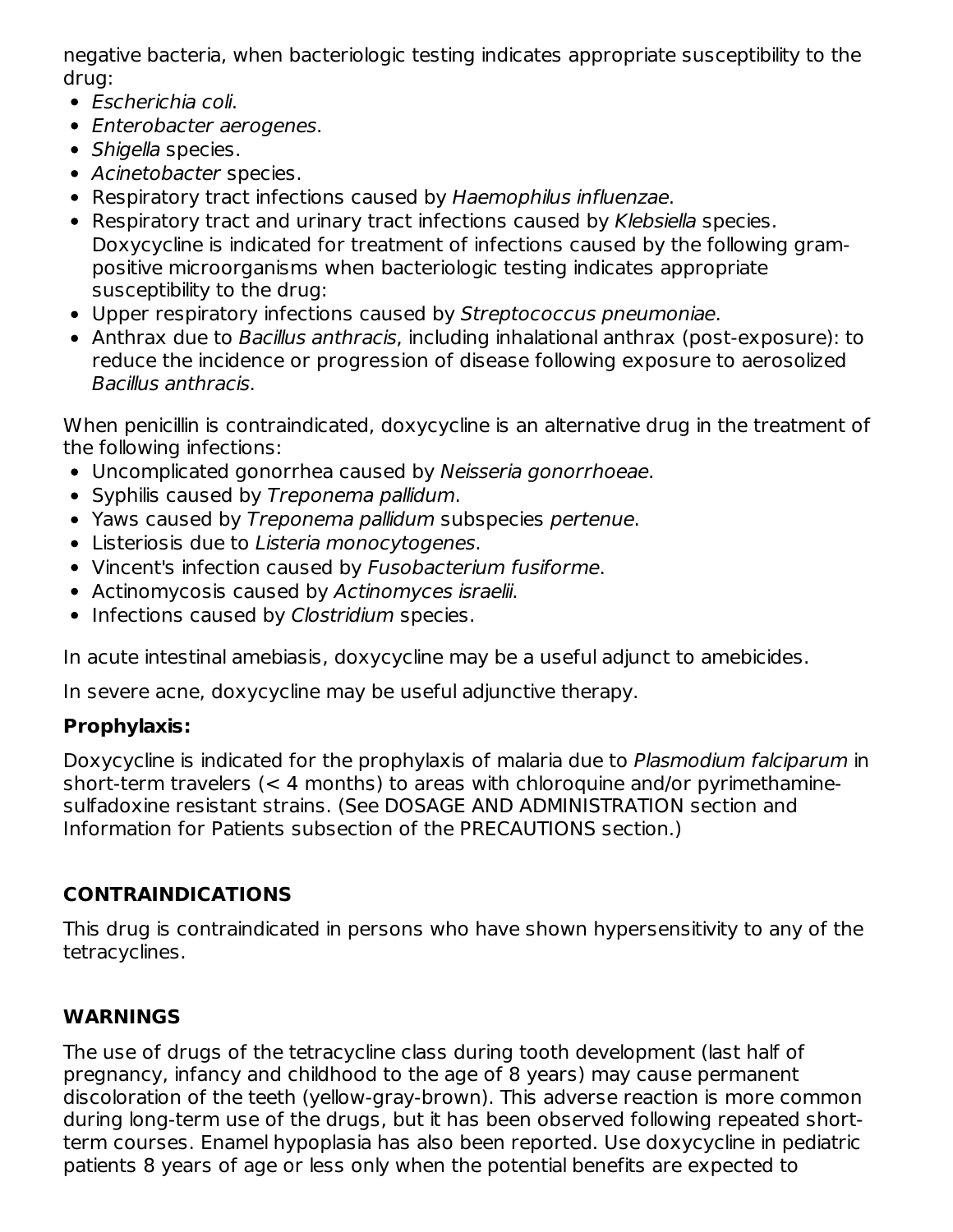outweigh the risks in severe or life-threatening conditions (e.g., anthrax, Rocky Mountain spotted fever), particularly when there are no alternative therapies.

Clostridium difficile associated diarrhea (CDAD) has been reported with use of nearly all antibacterial agents, including doxycycline, and may range in severity from mild diarrhea to fatal colitis. Treatment with antibacterial agents alters the normal flora of the colon leading to overgrowth of C. difficile.

C. difficile produces toxins A and B which contribute to the development of CDAD. Hypertoxin producing strains of C. difficile cause increased morbidity and mortality, as these infections can be refractory to antimicrobial therapy and may require colectomy. CDAD must be considered in all patients who present with diarrhea following the use of antibacterial drugs. Careful medical history is necessary since CDAD has been reported to occur over two months after the administration of antibacterial agents.

If CDAD is suspected or confirmed, ongoing use of antibacterial drugs not directed against C. difficile may need to be discontinued. Appropriate fluid and electrolyte management, protein supplementation, antibacterial treatment of C. difficile, and surgical evaluation should be instituted as clinically indicated.

Severe skin reactions, such as exfoliative dermatitis, erythema multiforme, Stevens-Johnson syndrome, toxic epidermal necrolysis, and drug reaction with eosinophilia and systemic symptoms (DRESS) have been reported in patients receiving doxycycline. (See ADVERSE REACTIONS.) If severe skin reactions occur, doxycycline should be discontinued immediately and appropriate therapy should be instituted.

Intracranial hypertension (IH, pseudotumor cerebri) has been associated with the use of tetracyclines including doxycycline. Clinical manifestations of IH include headache, blurred vision, diplopia, and vision loss; papilledema can be found on fundoscopy. Women of childbearing age who are overweight or have a history of IH are at greater risk for developing tetracycline associated IH. Concomitant use of isotretinoin and doxycycline should be avoided because isotretinoin is also known to cause pseudotumor cerebri.

Although IH typically resolves after discontinuation of treatment, the possibility for permanent visual loss exists. If visual disturbance occurs during treatment, prompt ophthalmologic evaluation is warranted. Since intracranial pressure can remain elevated for weeks after drug cessation patients should be monitored until they stabilize.

All tetracyclines form a stable calcium complex in any bone-forming tissue. A decrease in fibula growth rate has been observed in prematures given oral tetracycline in doses of 25 mg/kg every 6 hours. This reaction was shown to be reversible when the drug was discontinued.

Results of animal studies indicate that tetracyclines cross the placenta, are found in fetal tissues, and can have toxic effects on the developing fetus (often related to retardation of skeletal development). Evidence of embryotoxicity has also been noted in animals treated early in pregnancy. If any tetracycline is used during pregnancy or if the patient becomes pregnant while taking this drug, the patient should be apprised of the potential hazard to the fetus.

The antianabolic action of the tetracyclines may cause an increase in BUN. Studies to date indicate that this does not occur with the use of doxycycline in patients with impaired renal function.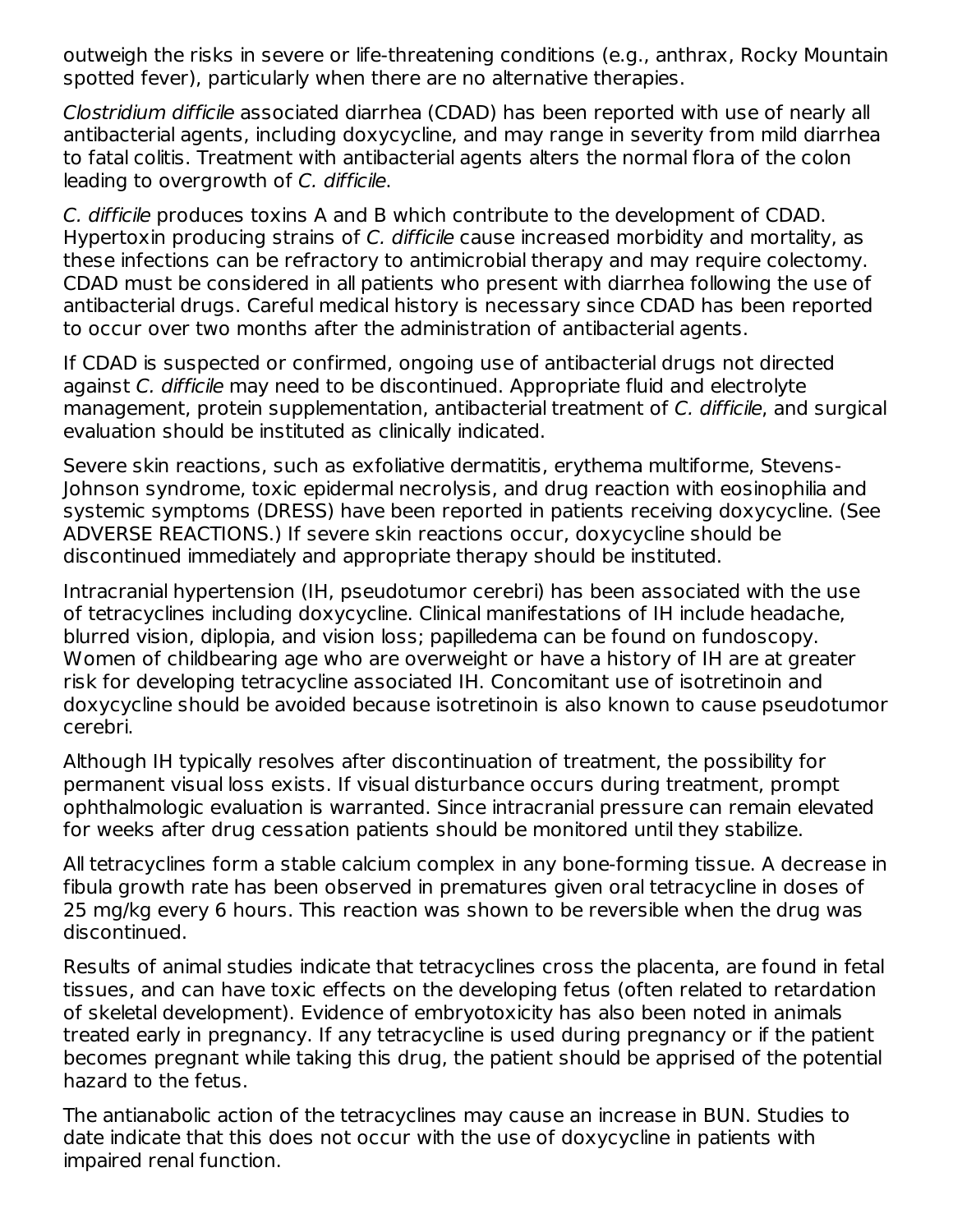Photosensitivity manifested by an exaggerated sunburn reaction has been observed in some individuals taking tetracyclines. Patients apt to be exposed to direct sunlight or ultraviolet light should be advised that this reaction can occur with tetracycline drugs, and treatment should be discontinued at the first evidence of skin erythema.

# **PRECAUTIONS**

# **General**

As with other antibacterial drugs, use of doxycycline may result in overgrowth of nonsusceptible organisms, including fungi. If superinfection occurs, doxycycline should be discontinued and appropriate therapy instituted.

Incision and drainage or other surgical procedures should be performed in conjunction with antibacterial therapy, when indicated.

Doxycycline offers substantial but not complete suppression of the asexual blood stages of Plasmodium strains.

Doxycycline does not suppress P. falciparum's sexual blood stage gametocytes. Subjects completing this prophylactic regimen may still transmit the infection to mosquitoes outside endemic areas.

Prescribing doxycycline in the absence of proven or strongly suspected bacterial infection or a prophylactic indication is unlikely to provide benefit to the patient and increases the risk of the development of drug-resistant bacteria.

## **Information For Patients**

Patients taking doxycycline for malaria prophylaxis should be advised:

- that no present-day antimalarial agent, including doxycycline, guarantees protection against malaria.

- to avoid being bitten by mosquitoes by using personal protective measures that help avoid contact with mosquitoes, especially from dusk to dawn (e.g., staying in wellscreened areas, using mosquito nets, covering the body with clothing, and using an effective insect repellent).

- that doxycycline prophylaxis:

- should begin 1-2 days before travel to the malarious area,

- should be continued daily while in the malarious area and after leaving the malarious area,

- should be continued for 4 further weeks to avoid development of malaria after returning from an endemic area,

- should not exceed 4 months.

All patients taking doxycycline should be advised:

-to avoid excessive sunlight or artificial ultraviolet light while receiving doxycycline and to discontinue therapy if phototoxicity (e.g., skin eruption, etc.) occurs. Sunscreen or sunblock should be considered. (See WARNINGS.)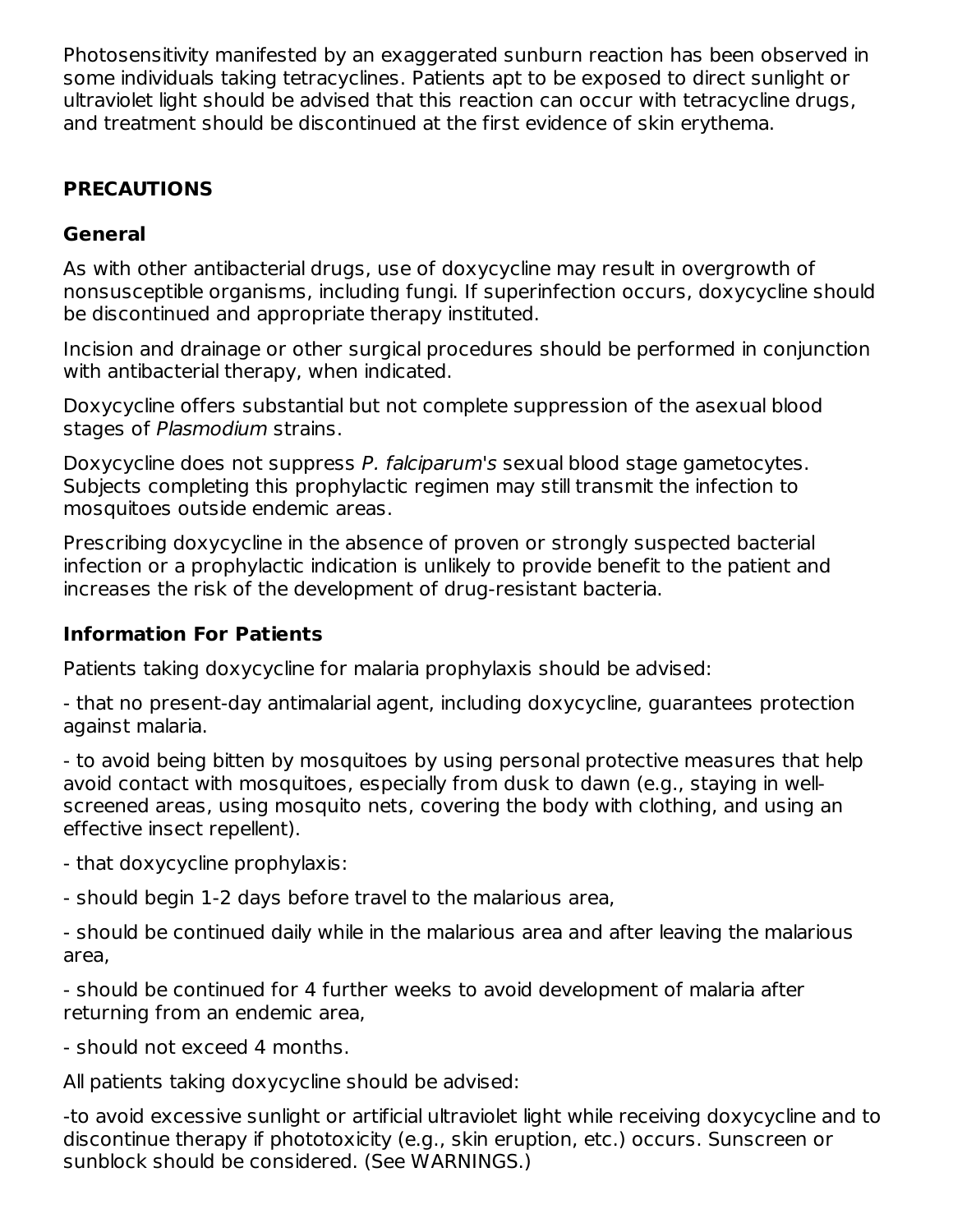- to drink fluids liberally along with doxycycline to reduce the risk of esophageal irritation and ulceration. (See ADVERSE REACTIONS.)

- that the absorption of tetracyclines is reduced when taken with foods, especially those which contain calcium. However, the absorption of doxycycline is not markedly influenced by simultaneous ingestion of food or milk. (See DRUG INTERACTIONS.)

- that the absorption of tetracyclines is reduced when taking bismuth subsalicylate. (See DRUG INTERACTIONS.)

- that the use of doxycycline might increase the incidence of vaginal candidiasis.

Patients should be counseled that antibacterial drugs, including doxycycline should only be used to treat bacterial infections. They do not treat viral infections (e.g., the common cold). When doxycycline is prescribed to treat a bacterial infection, patients should be told that although it is common to feel better early in the course of therapy, the medication should be taken exactly as directed. Skipping doses or not completing the full course of therapy may (1) decrease the effectiveness of the immediate treatment and (2) increase the likelihood that bacteria will develop resistance and will not be treatable by doxycycline or other antibacterial drugs in the future.

Diarrhea is a common problem caused by antibacterial drugs, which usually ends when the antibacterials are discontinued. Sometimes after starting treatment with antibacterial drugs, patients can develop watery and bloody stools (with or without stomach cramps and fever) even as late as two or more months after having taken the last dose of the antibacterial drug. If this occurs, patients should contact their physician as soon as possible.

# **Laboratory Tests**

In venereal disease, when co-existent syphilis is suspected, dark field examinations should be done before treatment is started and the blood serology repeated monthly for at least 4 months.

In long-term therapy, periodic laboratory evaluation of organ systems, including hematopoietic, renal, and hepatic studies, should be performed.

# **Drug Interactions**

Because tetracyclines have been shown to depress plasma prothrombin activity, patients who are on anticoagulant therapy may require downward adjustment of their anticoagulant dosage.

Since bacteriostatic drugs may interfere with the bactericidal action of penicillin, it is advisable to avoid giving tetracyclines in conjunction with penicillin.

Absorption of tetracyclines is impaired by antacids containing aluminum, calcium, or magnesium, and iron-containing preparations.

Absorption of tetracyclines is impaired by bismuth subsalicylate.

Barbiturates, carbamazepine, and phenytoin decrease the half-life of doxycycline.

The concurrent use of tetracycline and Penthrane $^\circledR$  (methoxyflurane) has been reported to result in fatal renal toxicity.

Concurrent use of tetracycline may render oral contraceptives less effective.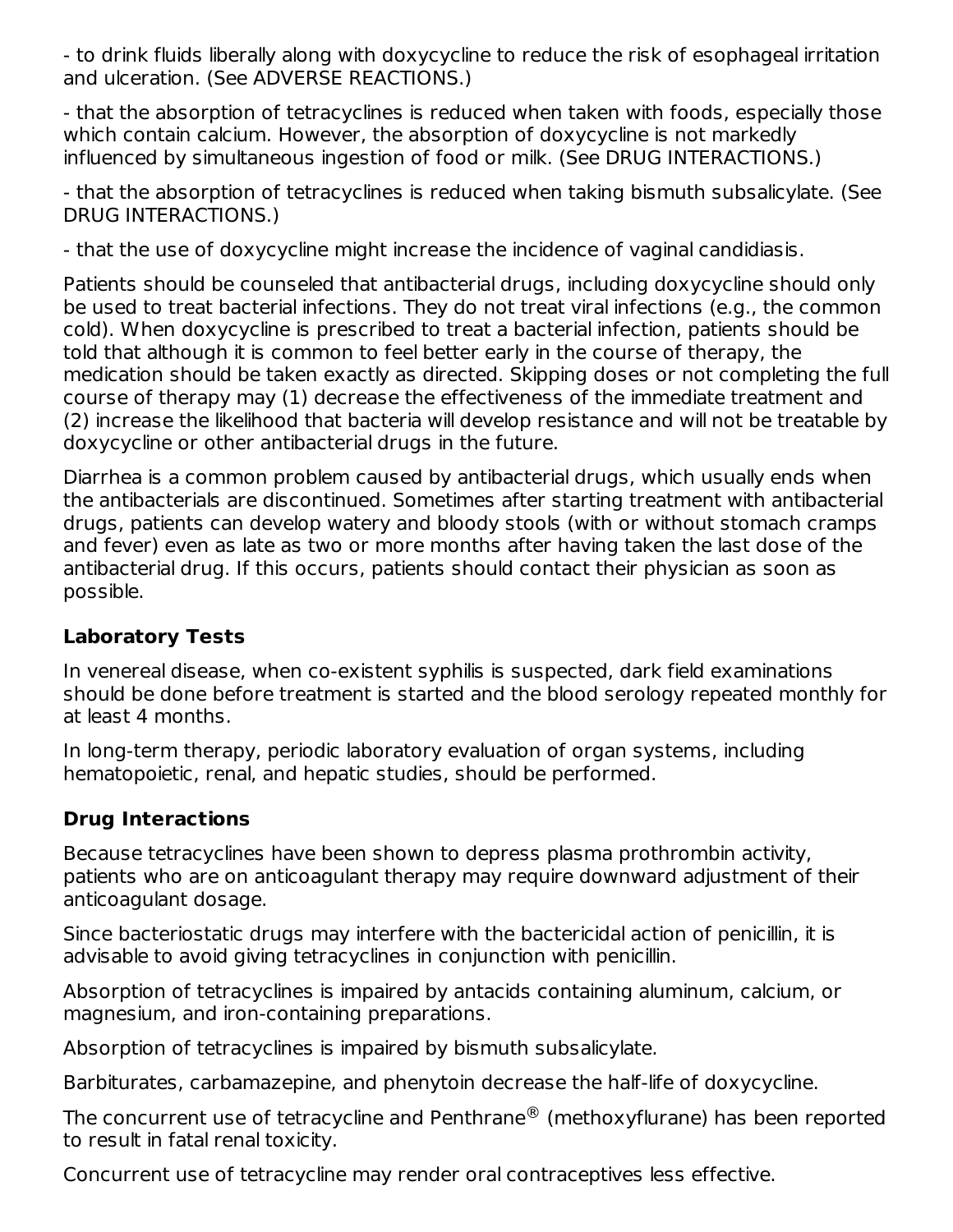# **Drug/Laboratory Test Interactions**

False elevations of urinary catecholamine levels may occur due to interference with the fluorescence test.

## **Carcinogenesis, Mutagenesis, Impairment Of Fertility**

Long-term studies in animals to evaluate carcinogenic potential of doxycycline have not been conducted. However, there has been evidence of oncogenic activity in rats in studies with the related antibacterial drugs, oxytetracycline (adrenal and pituitary tumors), and minocycline (thyroid tumors).

Likewise, although mutagenicity studies of doxycycline have not been conducted, positive results in in vitro mammalian cell assays have been reported for related antibacterial drugs (tetracycline, oxytetracycline).

Doxycycline administered orally at dosage levels as high as 250 mg/kg/day had no apparent effect on the fertility of female rats. Effect on male fertility has not been studied.

## **Pregnancy:**

## Teratogenic Effects

There are no adequate and well-controlled studies on the use of doxycycline in pregnant women. The vast majority of reported experience with doxycycline during human pregnancy is short-term, first trimester exposure. There are no human data available to assess the effects of long-term therapy of doxycycline in pregnant women, such as that proposed for treatment of anthrax exposure. An expert review of published data on experiences with doxycycline use during pregnancy by TERIS-the Teratogen Information System-concluded that therapeutic doses during pregnancy are unlikely to pose a substantial teratogenic risk (the quantity and quality of data were assessed as limited to fair), but the data are insufficient to state that there is no risk. $^1$  A case-control study (18,515 mothers of infants with congenital anomalies and 32,804 mothers of infants with no congenital anomalies) shows a weak but marginally statistically significant association with total malformations and use of doxycycline anytime during pregnancy. Sixty-three (0.19%) of the controls and fifty-six (0.30%) of the cases were treated with doxycycline. This association was not seen when the analysis was confined to maternal treatment during the period of organogenesis (i.e., in the second and third months of gestation) with the exception of a marginal relationship with neural tube defect based on only two exposed cases.<sup>2</sup>

A small prospective study of 81 pregnancies describes 43 pregnant women treated for 10 days with doxycycline during early first trimester. All mothers reported their exposed infants were normal at 1 year of age.<sup>3</sup>

Nonteratogenic Effects

(See WARNINGS.)

# **Labor and Delivery**

The effect of tetracyclines on labor and delivery is unknown.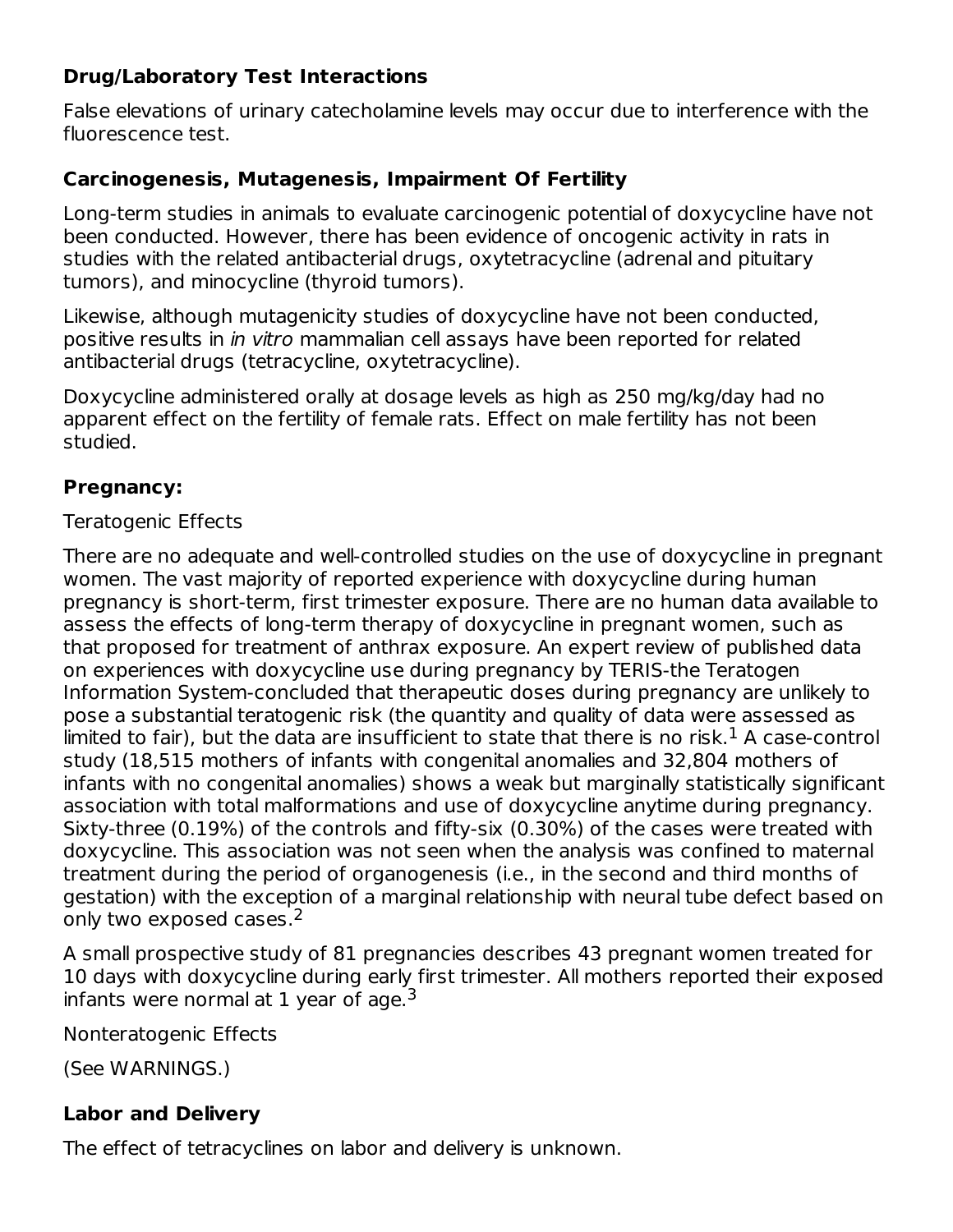# **Nursing Mothers**

Tetracyclines are excreted in human milk; however, the extent of absorption of tetracyclines, including doxycycline, by the breastfed infant is not known. Short-term use by lactating women is not necessarily contraindicated; however, the effects of prolonged exposure to doxycycline in breast milk are unknown. $\rm ^4$  Because of the potential for serious adverse reactions in nursing infants from doxycycline, a decision should be made whether to discontinue nursing or to discontinue the drug, taking into account the importance of the drug to the mother. (See WARNINGS.)

## **Pediatric Use**

Because of the effects of drugs of the tetracycline-class on tooth development and growth, use doxycycline in pediatric patients 8 years of age or less only when the potential benefits are expected to outweigh the risks in severe or life-threatening conditions (e.g., anthrax, Rocky Mountain spotted fever), particularly when there are no alternative therapies. (See WARNINGS and DOSAGE AND ADMINISTRATION.)

# **ADVERSE REACTIONS**

Due to oral doxycycline's virtually complete absorption, side effects of the lower bowel, particularly diarrhea, have been infrequent. The following adverse reactions have been observed in patients receiving tetracyclines:

Gastrointestinal: anorexia, nausea, vomiting, diarrhea, glossitis, dysphagia, enterocolitis, inflammatory lesions (with monilial overgrowth) in the anogenital region, and pancreatitis. Hepatotoxicity has been reported rarely. These reactions have been caused by both the oral and parenteral administration of tetracyclines. Superficial discoloration of the adult permanent dentition, reversible upon drug discontinuation and professional dental cleaning has been reported. Permanent tooth discoloration and enamel hypoplasia may occur with drugs of the tetracycline class when used during tooth development. (See WARNINGS.) Rare instances of esophagitis and esophageal ulcerations have been reported in patients receiving capsule and tablet forms of the drugs in the tetracycline class. Most of these patients took medications immediately before going to bed. (See DOSAGE AND ADMINISTRATION.)

Skin: toxic epidermal necrolysis, Stevens-Johnson syndrome, erythema multiforme, skin hyperpigmentation, maculopapular and erythematous rashes. Exfoliative dermatitis has been reported but is uncommon. Photosensitivity is discussed above. (See WARNINGS.)

Renal toxicity: Rise in BUN has been reported and is apparently dose related. (See WARNINGS.)

Immune: Hypersensitivity reactions including urticaria, angioneurotic edema, anaphylaxis, anaphylactoid purpura, serum sickness, pericarditis, exacerbation of systemic lupus erythematosus, drug reaction with eosinophilia and systemic symptoms (DRESS), and Jarisch-Herxherimer reaction has been reported in the setting of spirochete infections treated with doxycycline.

Blood: Hemolytic anemia, thrombocytopenia, neutropenia, and eosinophilia have been reported.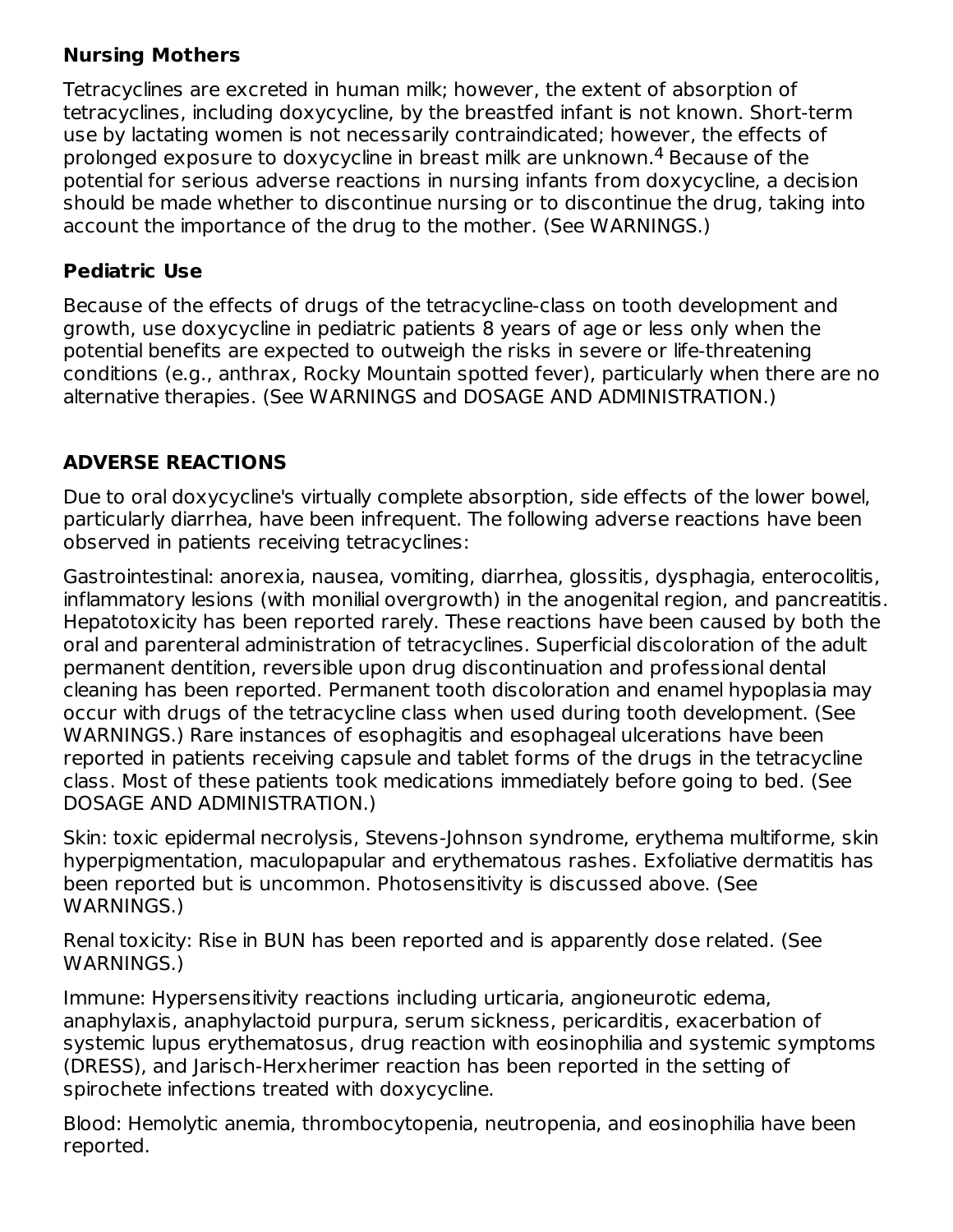Other: Bulging fontanels in infants and intracranial hypertension in adults. (See WARNINGS.)

When given over prolonged periods, tetracyclines have been reported to produce brown-black microscopic discoloration of the thyroid gland. No abnormalities of thyroid function studies are known to occur.

# **OVERDOSAGE**

In case of overdosage, discontinue medication, treat symptomatically and institute supportive measures. Dialysis does not alter serum half-life and thus would not be of benefit in treating cases of overdosage.

# **DOSAGE AND ADMINISTRATION**

The usual dosage and frequency of administration of doxycycline differs from that of the other tetracyclines. Exceeding the recommended dosage may result in an increased incidence of side effects.

## Adults:

The usual dose of oral doxycycline is 200 mg on the first day of treatment (administered 100 mg every 12 hours) followed by a maintenance dose of 100 mg/day. In the management of more severe infections (particularly chronic infections of the urinary tract), 100 mg every 12 hours is recommended.

## Pediatric Patients:

For all pediatric patients weighing less than 45 kg with severe or life-threatening infections (e.g., anthrax, Rocky Mountain spotted fever), the recommended dosage is 2.2 mg/kg of body weight administered every 12 hours. Children weighing 45 kg or more should receive the adult dose. (See WARNINGS and PRECAUTIONS.)

For pediatric patients with less severe disease (greater than 8 years of age and weighing less than 45 kg), the recommended dosage schedule is 4.4 mg/kg of body weight divided into two doses on the first day of treatment, followed by a maintenance dose of 2.2 mg/kg of body weight (given as a single daily dose or divided into twice daily doses). For pediatric patients weighing over 45 kg, the usual adult dose should be used.

The therapeutic antibacterial serum activity will usually persist for 24 hours following recommended dosage.

When used in streptococcal infections, therapy should be continued for 10 days.

Administration of adequate amounts of fluid along with capsule and tablet forms of drugs in the tetracycline class is recommended to wash down the drugs and reduce the risk of esophageal irritation and ulceration. (See ADVERSE REACTIONS.)

If gastric irritation occurs, it is recommended that doxycycline be given with food or milk. The absorption of doxycycline is not markedly influenced by simultaneous ingestion of food or milk.

Studies to date have indicated that administration of doxycycline at the usual recommended doses does not lead to excessive accumulation of doxycycline in patients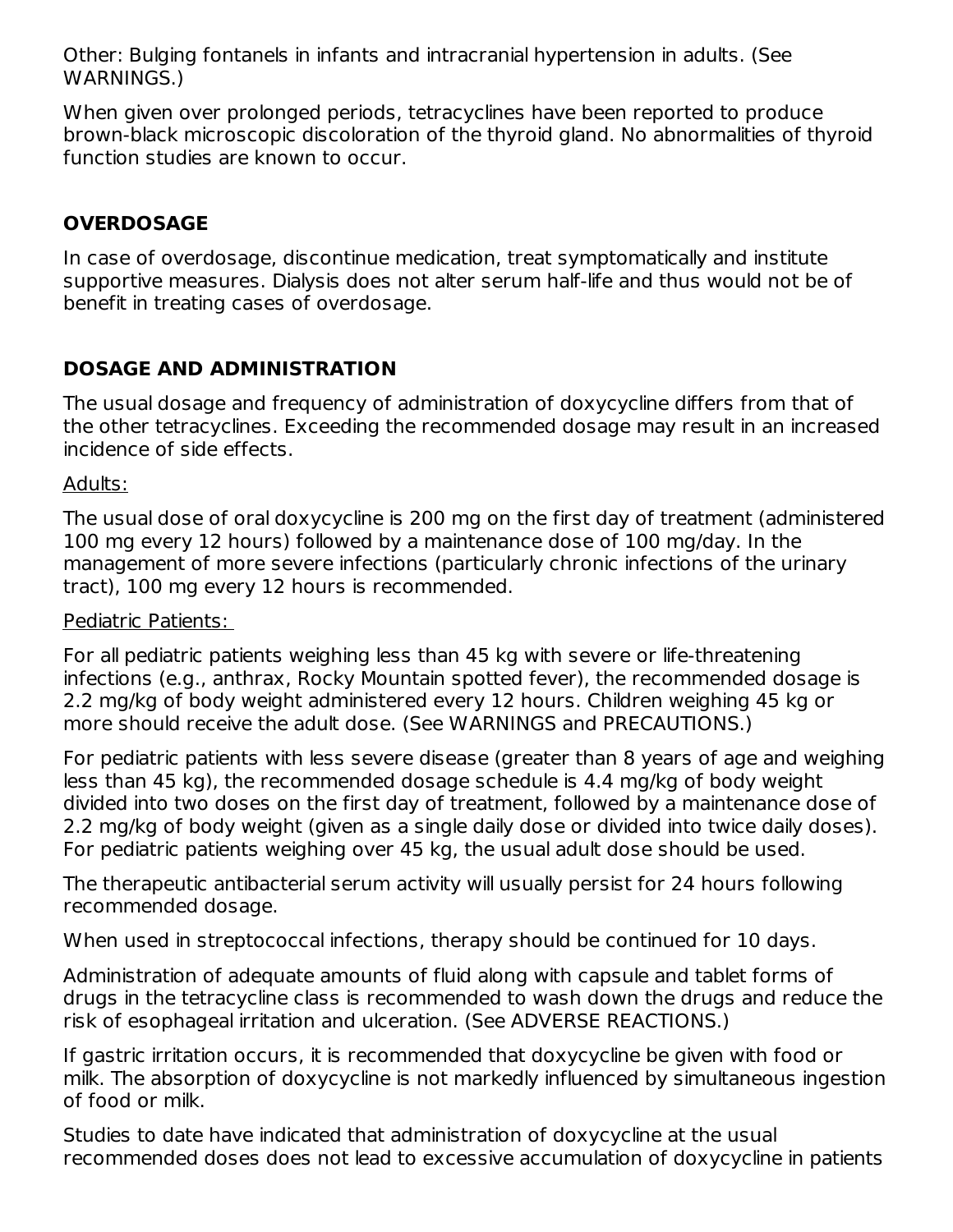with renal impairment.

Uncomplicated gonococcal infections in adults (except anorectal infections in men): 100 mg, by mouth, twice a day for 7 days. As an alternate single visit dose, administer 300 mg stat followed in one hour by a second 300 mg dose. The dose may be administered with food, including milk or carbonated beverage, as required.

Uncomplicated urethral, endocervical, or rectal infection in adults caused by Chlamydia trachomatis: 100 mg, by mouth twice a day for 7 days.

Nongonococcal urethritis (NGU) caused by C. trachomatis or U. urealyticum: 100 mg by mouth, twice a day for 7 days.

Syphilis – early: Patients who are allergic to penicillin should be treated with doxycycline 100 mg, by mouth, twice a day for 2 weeks.

Syphilis of more than one year's duration: Patients who are allergic to penicillin should be treated with doxycycline 100 mg, by mouth, twice a day for 4 weeks.

Acute epididymo-orchitis caused by N. gonorrhoeae: 100 mg, by mouth, twice a day for at least 10 days.

Acute epididymo-orchitis caused by C. trachomatis: 100 mg, by mouth, twice a day for at least 10 days.

For prophylaxis of malaria: For adults, the recommended dose is 100 mg daily. For children over 8 years of age, the recommended dose is 2 mg/kg given once daily up to the adult dose. Prophylaxis should begin 1-2 days before travel to the malarious area. Prophylaxis should be continued daily during travel in the malarious area and for 4 weeks after the traveler leaves the malarious area.

Inhalational anthrax (post-exposure):

ADULTS: 100 mg of doxycycline, by mouth, twice a day for 60 days.

CHILDREN: weighing less than 45 kg; 2.2 mg/kg of body weight by mouth, twice a day for 60 days. Children weighing 45 kg or more should receive the adult dose.

# **HOW SUPPLIED**

Doxycycline Hyclate Capsules, USP are light blue, and imprinted with "186" on the body and "CY" on the cap.

Each capsule contains doxycycline hyclate equivalent to:

100 mg doxycycline

Bottles of 50 (NDC 27808-233-01)

Bottles of 500 (NDC 27808-233-02)

All products are to be stored at 20° to 25°C (68° to 77°F) [See USP Controlled Room Temperature] and dispensed in tight, light-resistant containers with a child-resistant closure.

# **ANIMAL PHARMACOLOGY AND ANIMAL TOXICOLOGY**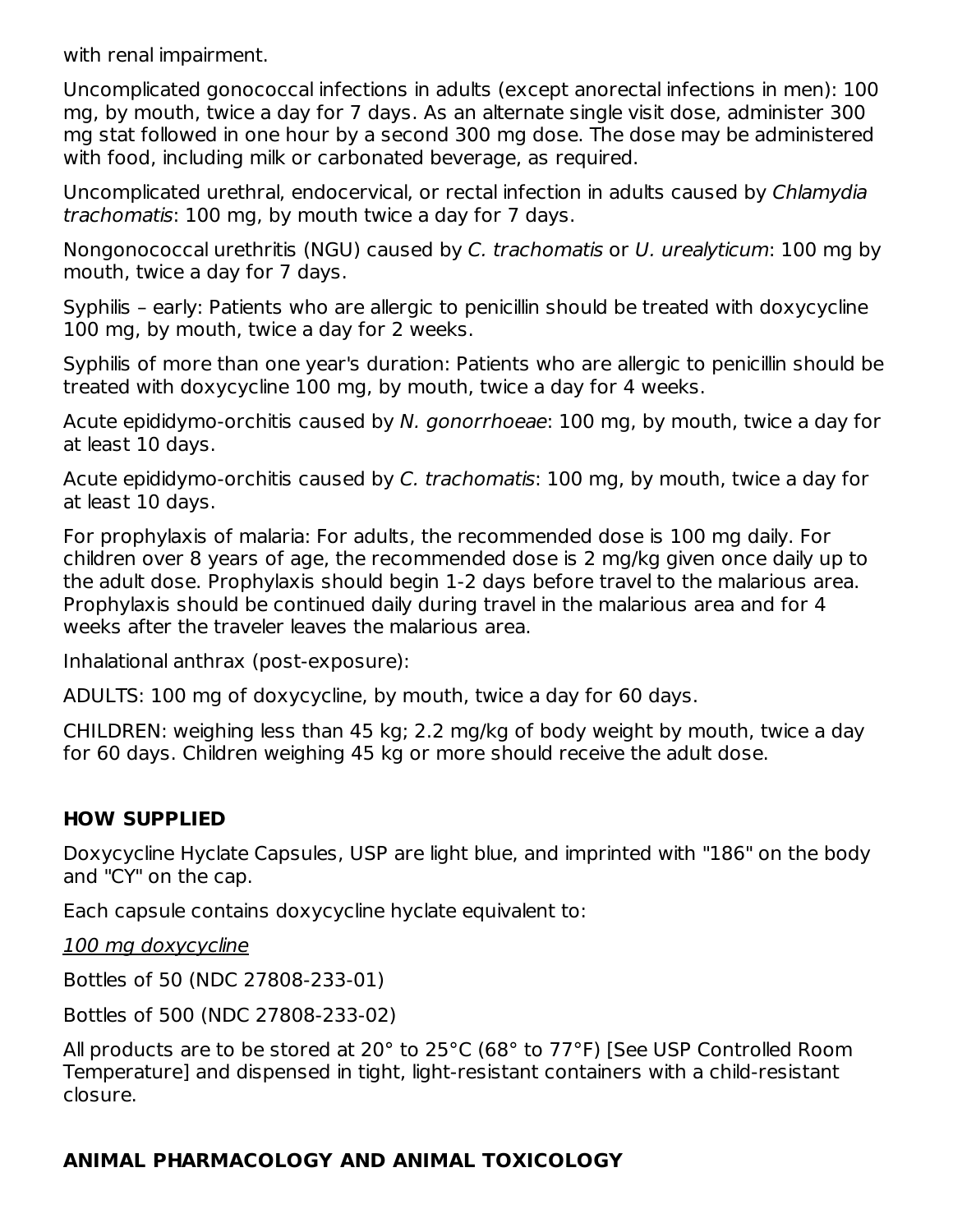Hyperpigmentation of the thyroid has been produced by members of the tetracycline class in the following species: in rats by oxytetracycline, doxycycline, tetracycline PO $_{\rm 4}$ , and methacycline; in minipigs by doxycycline, minocycline, tetracycline PO $_{\rm 4}$ , and methacycline; in dogs by doxycycline and minocycline; in monkeys by minocycline.

Minocycline, tetracycline PO $_4$ , methacycline, doxycycline, tetracycline base, oxytetracycline HCl, and tetracycline HCl were goitrogenic in rats fed a low iodine diet. This goitrogenic effect was accompanied by high radioactive iodine uptake. Administration of minocycline also produced a large goiter with high radioiodine uptake in rats fed a relatively high iodine diet.

Treatment of various animal species with this class of drugs has also resulted in the induction of thyroid hyperplasia in the following: in rats and dogs (minocycline); in chickens (chlortetracycline); and in rats and mice (oxytetracycline). Adrenal gland hyperplasia has been observed in goats and rats treated with oxytetracycline.

# **REFERENCES**

- 1. Friedman JM and Polifka JE. Teratogenic Effects of Drugs. A Resource for Clinicians (TERIS). Baltimore, MD: The Johns Hopkins University Press, 2000: 149–195.
- 2. Cziezel AE and Rockenbauer M. Teratogenic study of doxycycline. Obstet Gynecol 1997; 89: 524–528.
- 3. Horne HW Jr and Kundsin RB. The role of mycoplasma among 81 consecutive pregnancies: a prospective study. Int J Fertil 1980; 25: 315–317.
- 4. Hale T. *Medications and Mothers Milk.* 9<sup>th</sup> edition. Amarillo, TX: Pharmasoft Publishing, 2000: 225–226.

# **Manufactured by:**

Changzhou Pharmaceutical Factory

No. 518 Laodong East Road,

Changzhou, Jiangsu, 213018, China

# **Distributed by:**

Tris Pharma, Inc.

Monmouth Junction, NJ 08852 USA

www.trispharma.com

LB8652

Rev. 00

Revised 06/2021

# **PRINCIPAL DISPLAY PANEL**

**NDC 27808-233-01**

**Doxycycline Hyclate Capsules, USP**

**100 mg\***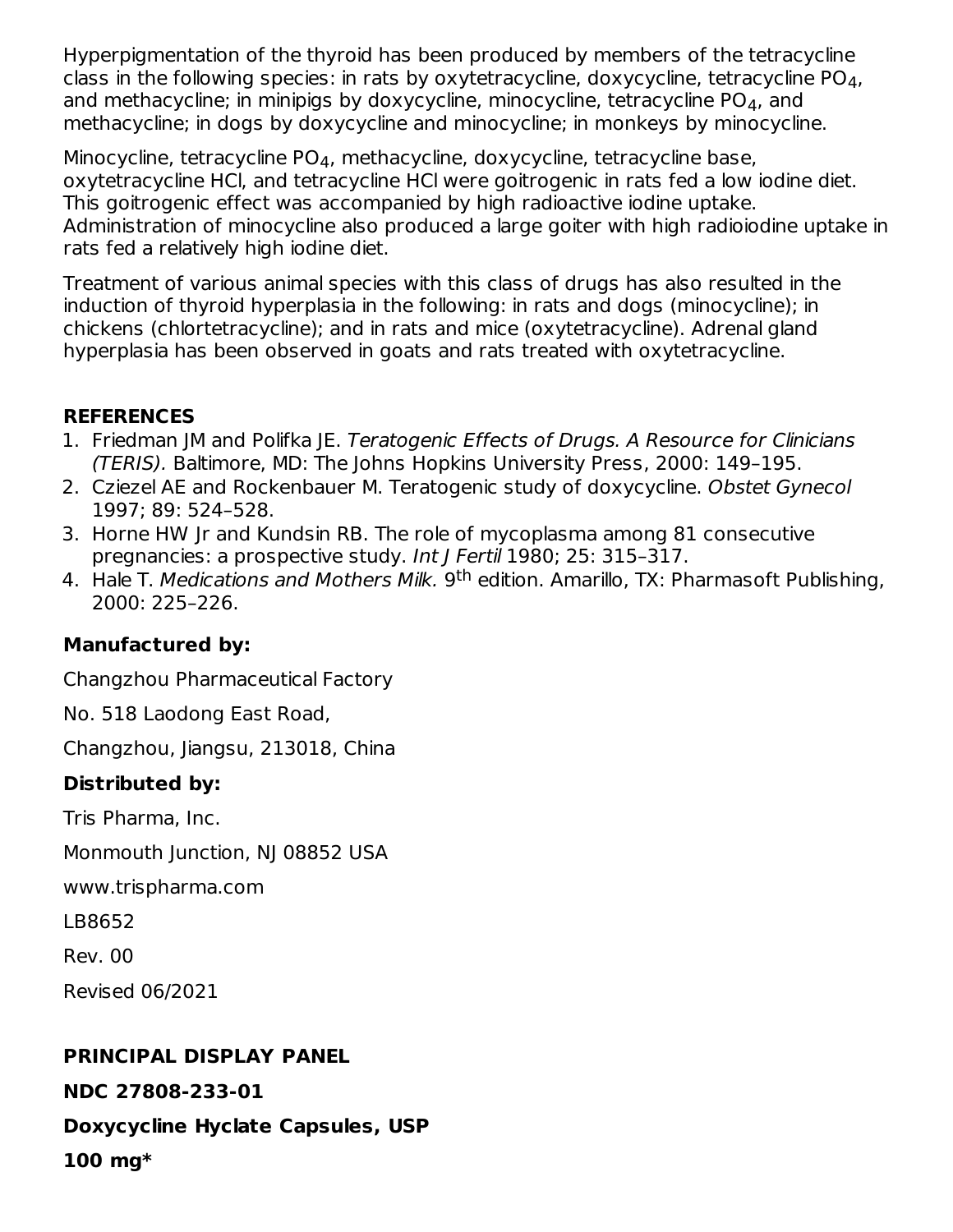## **Rx only 50 Capsules**



## **PRINCIPAL DISPLAY PANEL**

#### **NDC 27808-233-02**

#### **Doxycycline Hyclate Capsules, USP**

#### **100 mg\***

## **Rx only 500 Capsules**



| <b>DOXYCYCLINE</b>                                                                         |                                |  |                                        |  |                  |  |  |  |  |
|--------------------------------------------------------------------------------------------|--------------------------------|--|----------------------------------------|--|------------------|--|--|--|--|
| doxycycline capsule                                                                        |                                |  |                                        |  |                  |  |  |  |  |
|                                                                                            |                                |  |                                        |  |                  |  |  |  |  |
| <b>Product Information</b>                                                                 |                                |  |                                        |  |                  |  |  |  |  |
| <b>Product Type</b>                                                                        | <b>HUMAN PRESCRIPTION DRUG</b> |  | <b>Item Code (Source)</b>              |  | NDC:27808-233    |  |  |  |  |
| <b>Route of Administration</b>                                                             | ORAL                           |  |                                        |  |                  |  |  |  |  |
|                                                                                            |                                |  |                                        |  |                  |  |  |  |  |
|                                                                                            |                                |  |                                        |  |                  |  |  |  |  |
| <b>Active Ingredient/Active Moiety</b>                                                     |                                |  |                                        |  |                  |  |  |  |  |
| <b>Ingredient Name</b>                                                                     |                                |  | <b>Basis of Strength Strength</b>      |  |                  |  |  |  |  |
| <b>DOXYCYCLINE HYCLATE (UNII: 19XTS3T51U) (DOXYCYCLINE ANHYDROUS -</b><br>UNII:334895S862) |                                |  | <b>DOXYCYCLINE</b><br><b>ANHYDROUS</b> |  | $100 \text{ mg}$ |  |  |  |  |
|                                                                                            |                                |  |                                        |  |                  |  |  |  |  |
|                                                                                            |                                |  |                                        |  |                  |  |  |  |  |